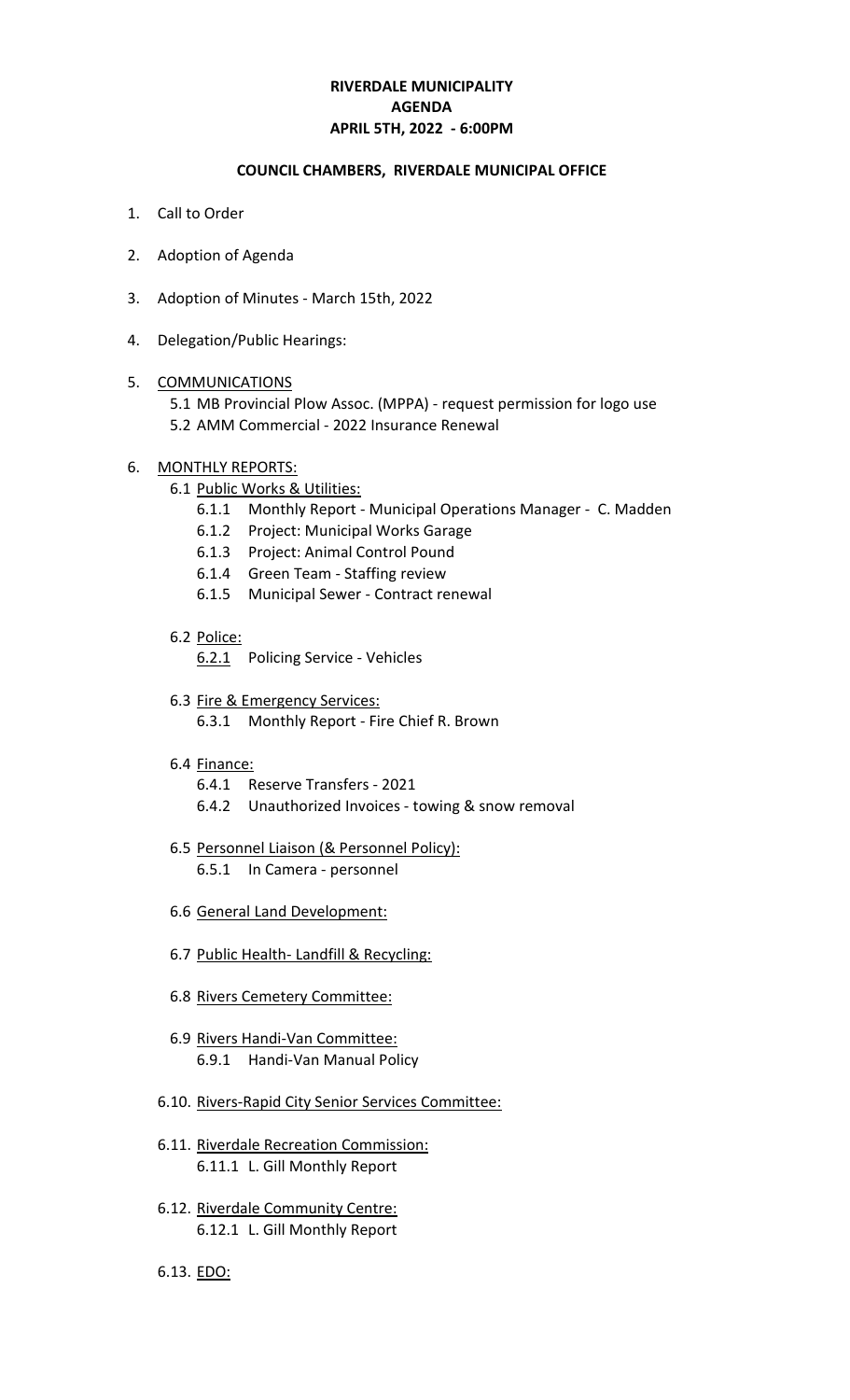- 6.14. Prairie Crocus Regional Library:
- 6.15. EMO:
- 6.16. Riverdale Planning District: 6.17.1 L. Eastcott - Monthly Report
- 6.17. Riverdale CDC:
- 6.18. Rolling Dale Board:
- 6.19. Midwest Weed District:
- 6.20. Assiniboine West Watershed District 6.21.1 Oak River / Lower Little Saskatchewan River
- 6.21. Central Assiniboine Watershed District 6.22.1 Epinette/Willow Subdistrict
- 7. UNFINISHED BUSINESS:
- 8. NEW BUSINESS:
	- 8.1 Tax Sale Date
	- 8.2 Meeting Date Change April 19
	- 8.3 2022 Gravel Crushing Tender
	- 8.4 2022 Gravel Load & Haul Tender
- 9. CONSIDERATION OF BY-LAWS: 9.1 By-Law No. 2022-04 - Use of Municipal Resources in an Election - 1st reading
- 10. COUNCILLOR'S REMARKS & SUGGESTIONS:
- 11. MAYOR'S REMARKS & SUGGESTIONS:
- 12. CHIEF ADMINISTRATIVE OFFICER'S REPORT: 12.1 Final confirmation of MOS registrants
- 13. ADJOURNMENT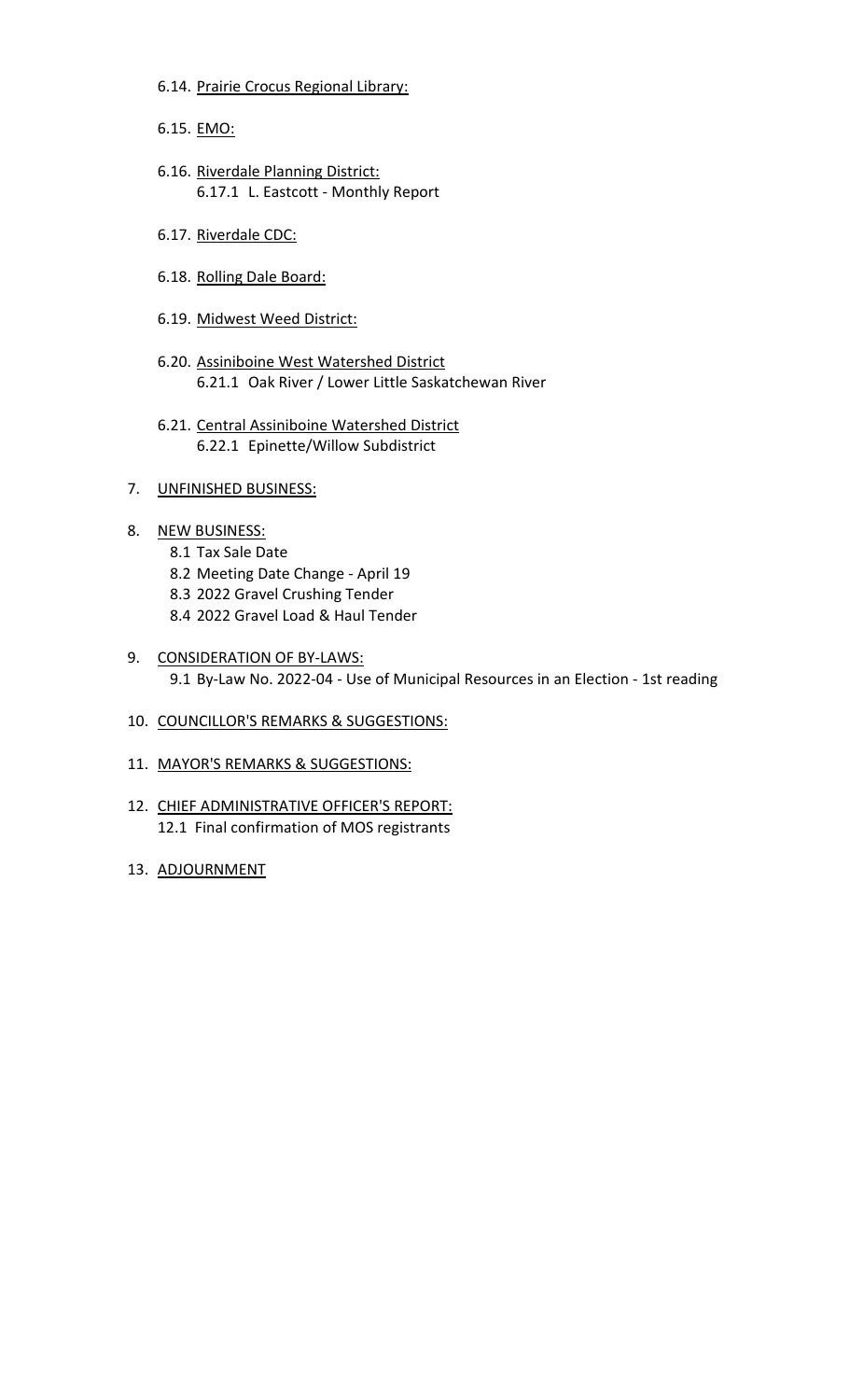# **RIVERDALE MUNICIPALITY**

The minutes of the regular meeting of Council for Riverdale Municipality held in the Council Chambers on the 5<sup>th</sup> day of April 2022.

Mayor Todd Gill called the meeting to order at 6:00 p.m. with the following members of Council in attendance:

Councillor Ian Dyer Councillor Alastair McFadden Councillor David Creighton Councillor Ken Tait Councillor Everett Smith Councillor Dave Falkevitch

Chief Administrative Officer Kat Bridgeman recorded the minutes.

No. 61-22 GILL-MCFADDEN Be It Resolved that the regular meeting agenda dated April 5<sup>th</sup>, 2022 be adopted as presented;

Be It Further Resolved that the agenda form part of the minutes.

CARRIED

No. 62-22 TAIT-CREIGHTON Be It Resolved that the minutes of March 15<sup>th</sup>, 2022 be adopted as circulated.

CARRIED

#### **4. DELEGATION/PUBLIC HEARING:**

#### **5. COMMUNICATIONS:**

5.1 MPPA – Request permission for logo use

No. 63-22 SMITH-DYER

Be It Resolved That council allow the Manitoba Provincial Plow Association the use of the Riverdale Municipality logo for the Canadian Plow Match booklet; event to be held in Riverdale Municipality from May 4-6, 2022.

CARRIED

#### **6. MONTHLY REPORTS:**

## **6.1 Public Works & Utilities**

- 6.1.1 Monthly Report C. Madden
- 6.1.4 Green Team
- 6.1.5 Municipal Sewer Contract renewal

No. 64-22 MCFADDEN-TAIT Be It Resolved That Council agree to the terms of Municipal Sewer Maintenance renewal contract dated March 20, 2022.

### CARRIED

#### **6.2 Police**

**6.2.1 Police Vehicles –** 501 to be repaired, including new tires to bring back in service

**6.3 Fire & Emergency Services**

**6.3.1 Monthly Report – Fire Chief R. Brown –** Reviewed & Filed

**6.4 Finance**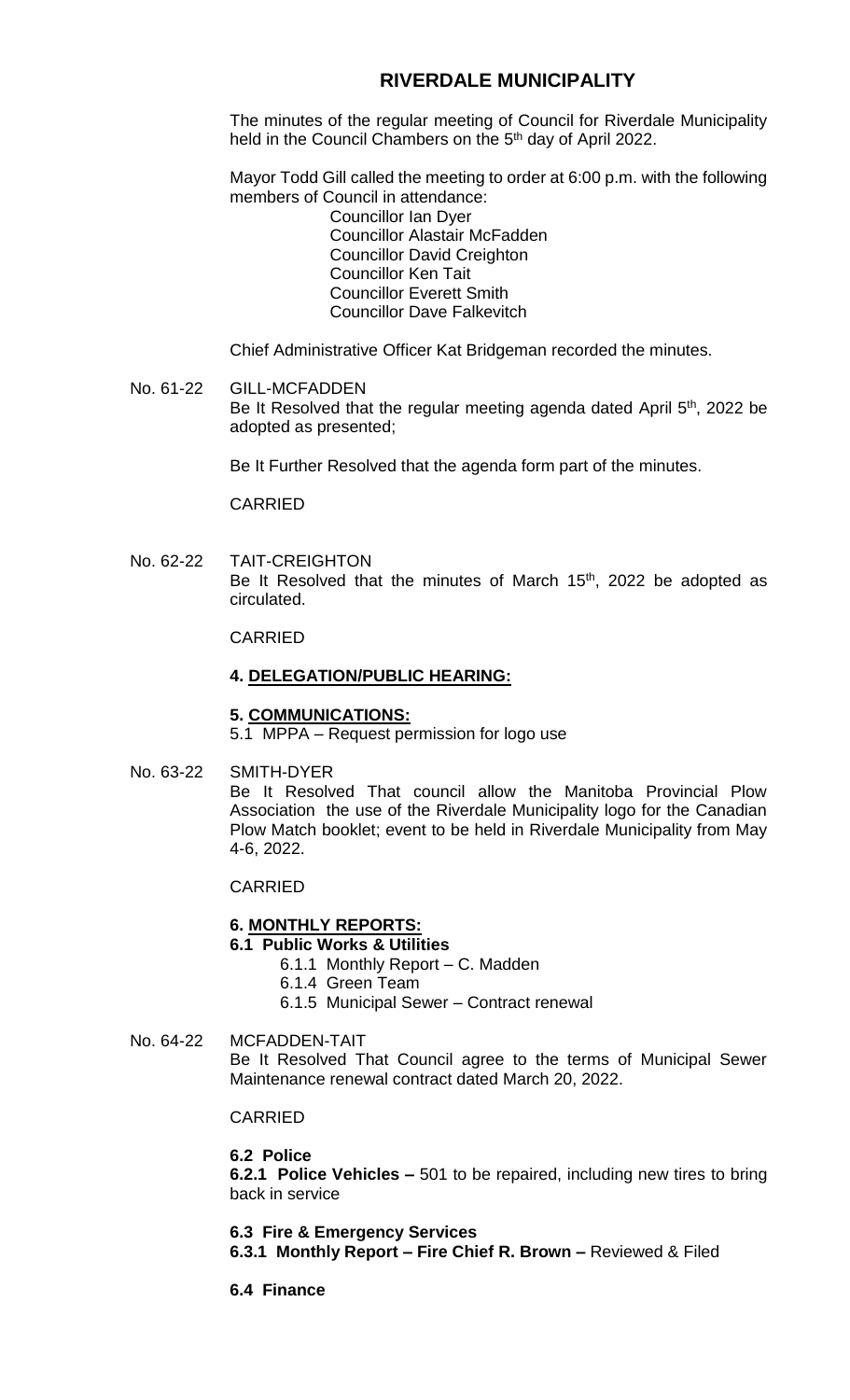## **6.4.1 Reserve Transfers 2021**

No. 65-22 FALKEVITCH-DYER Be It Resolved That Council approve the transfer of \$8,316.68 from the Equipment Replacement Reserve to General operating to cover lease payments for the 524L Wheel Loader and the 2019 870G Motor Grader.

CARRIED

No. 66-22 MCFADDEN-TAIT Be It Resolved That Council approve the transfer of \$45,000 (initial payment from BSC Grant) from the Recreation/Youth Reserve to the general operating to cover costs associated with the construction of the Rivers Campground to the end of December 2021.

### CARRIED

### **6.4.2 Unauthorized Invoices**

No. 67-22 DYER-MCFADDEN Whereas extreme weather conditions and limited resources can lengthen times for the municipality to maintain open/passable roads;

> And Whereas it is Municipal policy to not accept unsolicited invoices for work initiated or hired by any person not an authorized designate of the Municipality at any time;

> Therefore Be It Resolved That Invoice #145766 received by Hay Vern for towing services in the amount of \$630.00 be denied.

> Be It Further Resolved That invoice from G. Joynt for plowing snow on a municipal road in the amount of \$262.50 be denied.

#### CARRIED

### **6.5 Personnel Liaison**

No. 68-22 CREIGHTON-SMITH Be It Resolved That Council recess the regular meeting to sit in camera as a Committee of the Whole to discuss personnel issues.

> Be It Further Resolved That all matters discussed are to be kept confidential.

#### CARRIED

No. 69-22 TAIT-SMITH Be It Resolved That Council come out of Committee of the Whole and continue with the regular meeting.

### CARRIED

- **6.6 General Land Development**
- **6.7 Public Health – Landfill & Recycling**
- **6.8 Rivers Cemetery Committee**
- **6.9 Rivers Handi-Van 6.9.1 Handi-Van Policy & Procedures Manual**
- No. 70-22 FALKEVITCH-MCFADDEN Be It resolved That Council approve the Rivers Handi-Van Services Policy and Procedure Manual as submitted.

#### CARRIED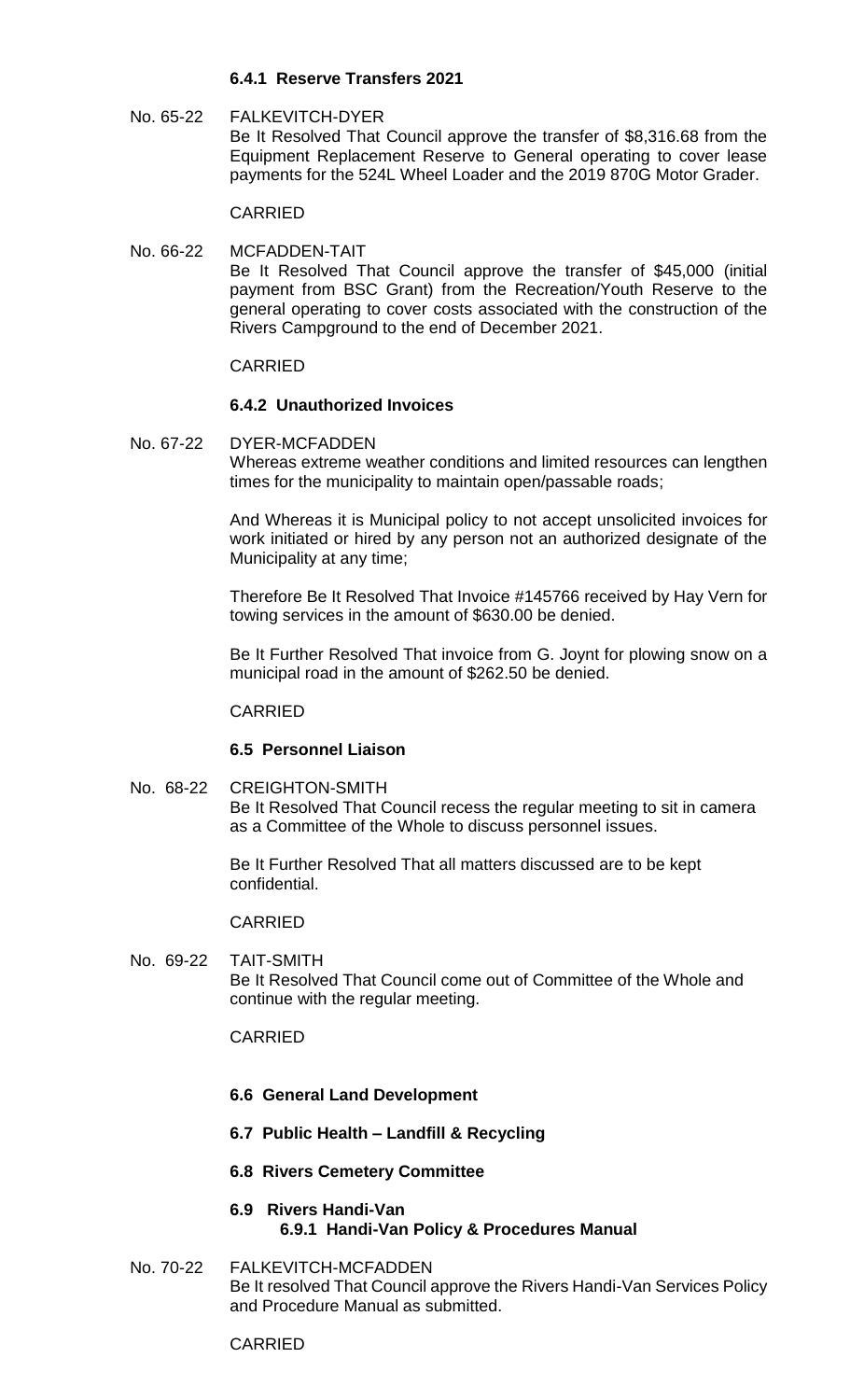### **6.10 Riverdale Senior Services Committee**

- **6.11 Riverdale Recreation Commission** 6.11.1 L. Gill Report reviewed and filed
- **6.12 Riverdale Community Centre** 6.12.1 L. Gill Report reviewed and filed

### **6.13 EDO**

### **6.14 Prairie Crocus Regional Library**

**6.15 EMO** – Further investigation required for gas line rupture together with policy updates and emergency processes

### **6.16 Riverdale Planning District**

- **6.17 Riverdale CDC**
- **6.18 Rolling Dale Board**
- **6.19 Midwest Weed District**
- **6.20 Assiniboine West Watershed District**

## **6.21 Central Assiniboine Watershed District**

#### **7. UNFINISHED BUSINESS:**

Councillor Creighton left the meeting at 7:25pm

### **8. NEW BUSINESS:**

## **8.1 Tax Sale Date**

#### No. 71-22 DYER-SMITH

WHEREAS Section 365(2) of The Municipal Act provides that Council may in any year designate the immediately preceding year, or any earlier year, as the year for which properties, the taxes in respect of which are in arrears for the year, must be offered for sale by auction to recover the tax arrears and costs,

BE IT RESOLVED THAT the Designated Year for which properties in arrears be offered for sale by auction, be 2021 (meaning all properties with outstanding taxes from the year 2020 or prior); and

BE IT FURTHER RESOLVED THAT in accordance with s. 363 (1) of the Municipal Act, "costs" shall be the actual costs incurred for each parcel listed for the tax sale [plus administration fees of \$50.00 as set forth in Manitoba Regulation 50/97]; and

BE IT FURTHER RESOLVED THAT the tax sale be held November  $29<sup>th</sup>$ , 2022 at 10:00 am at the Riverdale Municipality council chambers.

#### CARRIED

#### **8.2 Meeting Date Change – April 19**

No. 72-22 FALKEVITCH-TAIT Be It Resolved That the April 19<sup>th</sup> regular meeting date be cancelled.

CARRIED